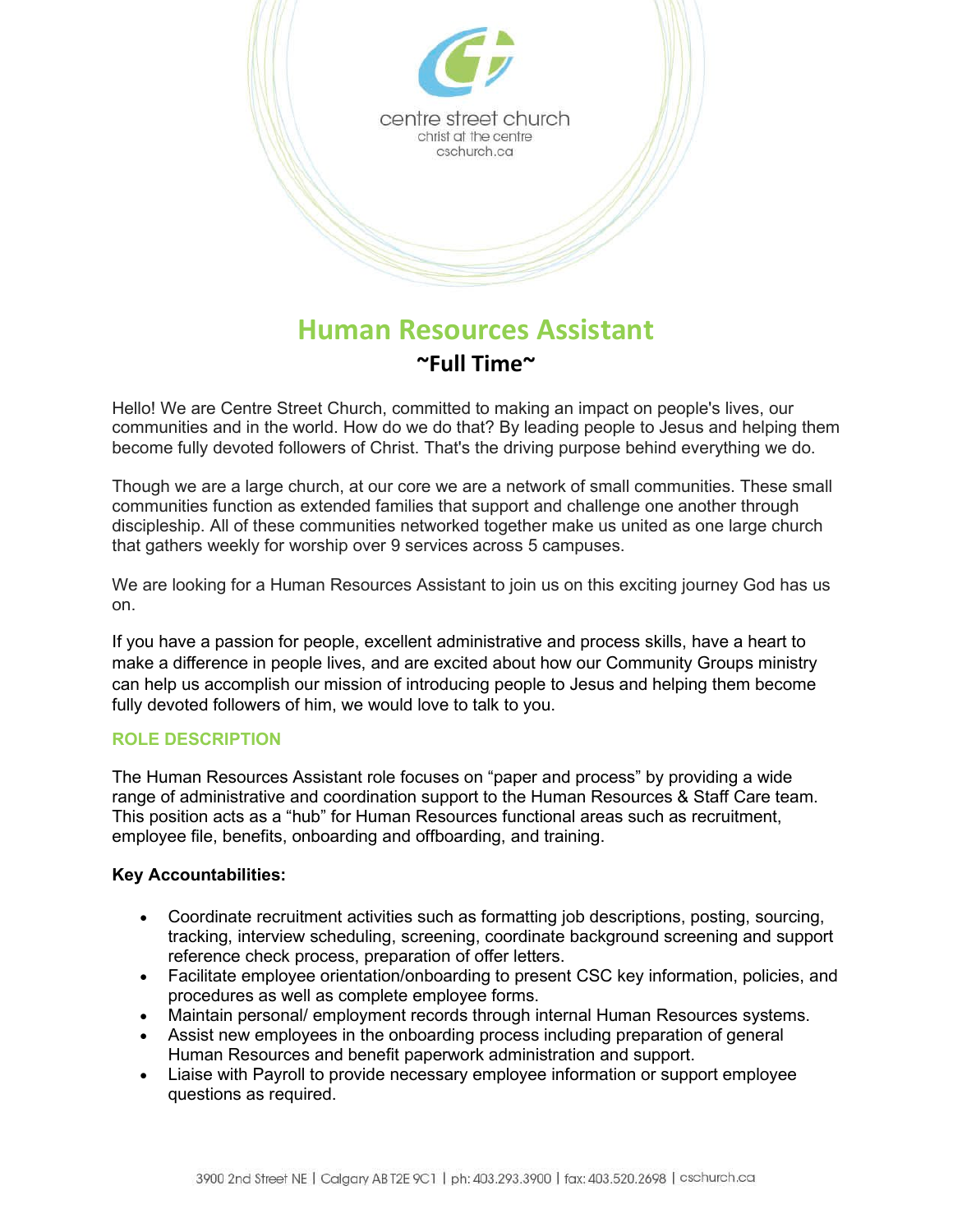

- File all relevant documentation related to the employment lifecycle in a timely fashion in accordance with best records management practices and alignment with privacy legislation.
- Work collaboratively with the Human Resources & Staff Care team on various projects and initiatives.
- Assist in the administration of employee surveys, compensation, and performance management programs etc.
- Source and coordinate various employment and job grant programs (e.g. summer interns).
- Support data audits in preparation for key Human Resources cycles to ensure data accuracy and prepares draft reporting on HR Executive Limitations.
- Create reporting for new and existing initiatives.
- Adhere to all privacy and confidentiality policies and procedures.
- Provide backup support for other team members as needed, including providing relief coverage for "front desk" on a periodic basis when needed.
- Assist with other special projects and duties as required.

# **Key Skills and Aptitudes:**

- Degree or diploma in Human Resources, Administration, or Business along with three years of relevant work experience. An equivalent combination of education and experience may be considered.
- Background in recruitment and onboarding practices is an asset.
- Ability to develop, document and implement processes.
- Strong organizational skills.
- Ability to work well in dynamic, fast-paced situations and jump in to make things happen
- Advanced skills in Microsoft Office including Outlook, Word, and Excel
- Strong communication, analytical and interpersonal skills with the ability to organize and prioritize work to meet deadlines and handle competing priorities.
- Exceptional time management skills along with the ability to prioritize work effectively in keeping with deadlines.
- Demonstrated ability to build strong working relationships with all levels of internal and external stakeholders.
- Accuracy and attention to detail.
- Desire to work in a "paper and process" and first point of contact role.